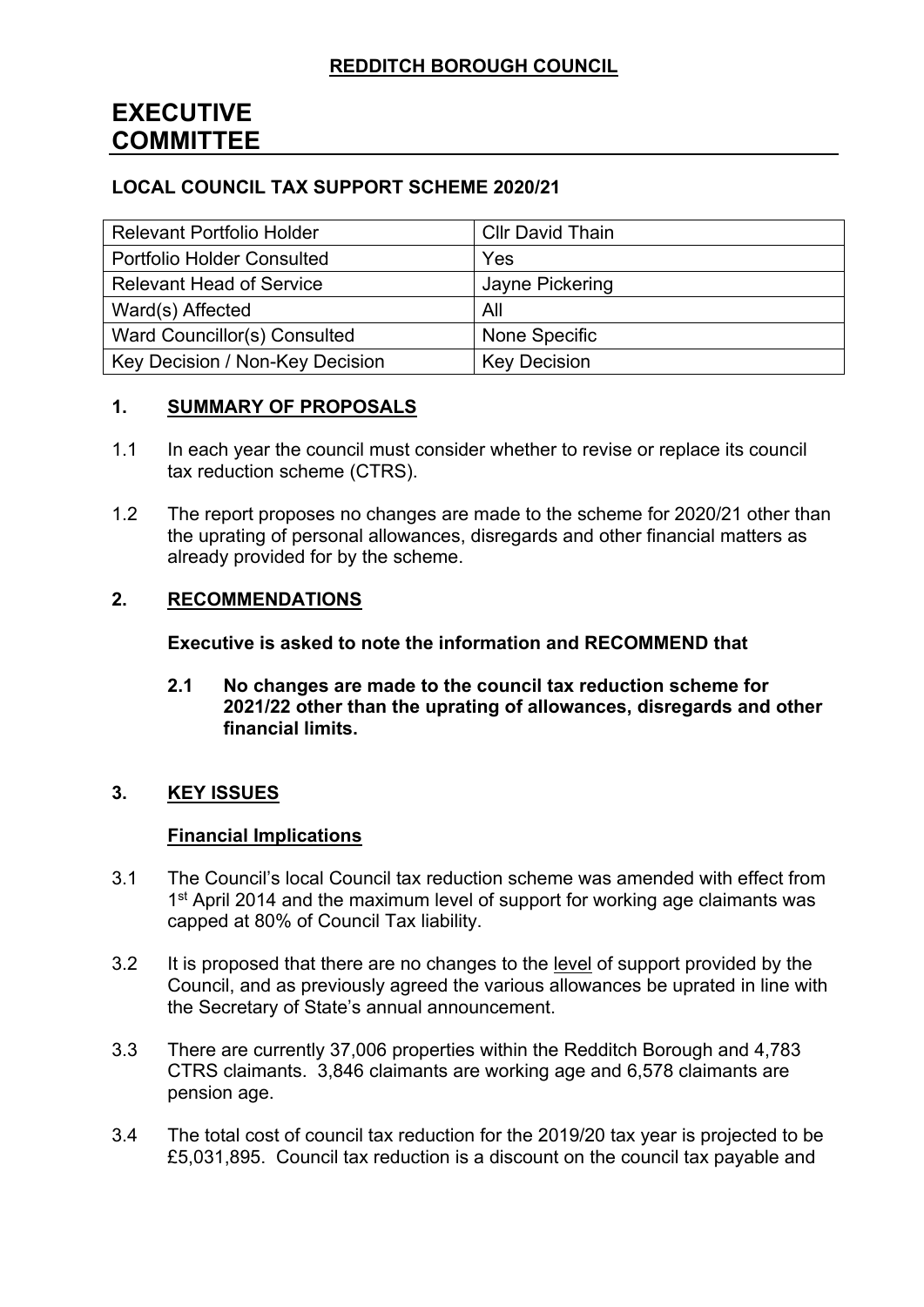# **EXECUTIVE COMMITTEE**

the costs are shared between precepting authority with roughly 13% of the costs falling on Redditch Borough Council (RBC).

- 3.5 The cost of support for working age claimants is £2,510,147. This cost is based on the current 80% maximum support.
- 3.6 The costs of council tax reduction in 2020/21 will increase in-line with the general increase in the level of council tax.

### **Legal Implications**

- 3.7 On 1 April 2013 Council Tax Benefit was abolished and replaced by a new scheme of Council Tax support called "Council Tax Reduction Schemes". Under s13A and Schedule 1A of the Local Government Finance Act 1992 (inserted by the Local Government Finance Act 2012), each billing authority is required to make and adopt a council tax reduction scheme specifying the reductions which are to apply to the amounts of council tax payable within their districts
- 3.8 As the billing authority the Council is required by Schedule 1A of the Local Government Finance Act 1992 to consider whether to revise its scheme or to replace it with another scheme, for each financial year.
- 3.9 The council must adopt its scheme, and make any revisions, no later than  $11<sup>th</sup>$ March in the financial year preceding the one when it will take effect. It will be necessary for the Council's 2019/20 scheme to be in place by 11<sup>th</sup> March 2020.
- 3.11 Paragraph 3 to Schedule 1A into The Local Government Finance Act 1992 set out the preparation that must be undertaken prior to the replacement or revision of a scheme, including prescribed consultation requirements. As the recommendation is that no revisions to the current scheme should be made for the financial year 2020/21 (to which this report applies), the requirement to consult does not have to be met. However, officers will publicise the fact that the current scheme is to continue, subject to up-lift in rates as set by the Department of Work and Pensions, as referred to at 3.12 below.
- 3.12 Instruction is received from the Department of Work and Pensions on an annual basis, of changes to benefits rates and personal allowances. These must be taken into account for housing benefit calculations and it streamlines the claims process if they are also applied to the local council tax reduction scheme.

## **Service / Operational Implications**

3.13 The continuation of the existing scheme into 2020/21 will provide for stability within the service and allow for capacity for a full review of the council tax reduction scheme, which is essential following the full roll-out of universal credit.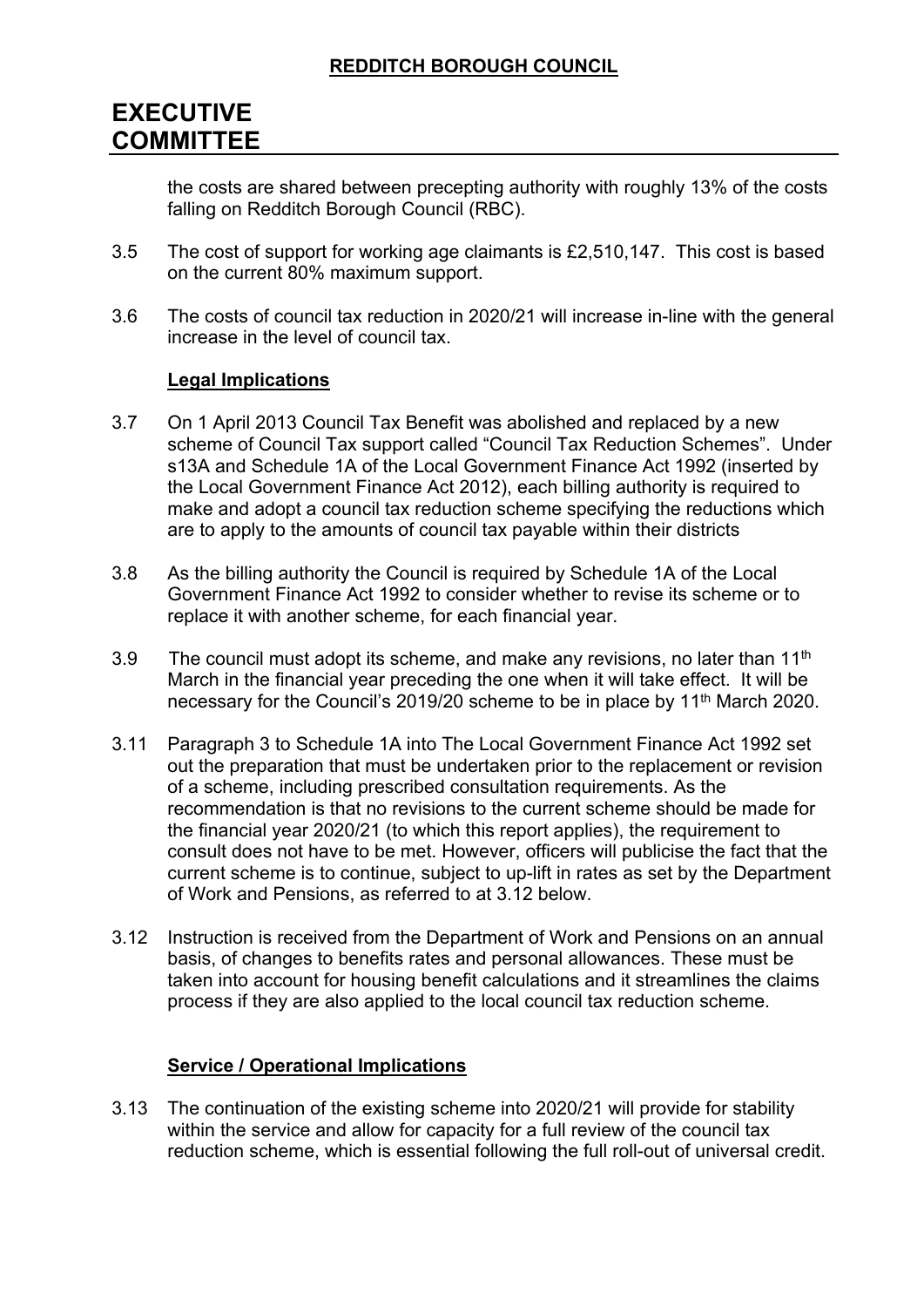# **REDDITCH BOROUGH COUNCIL**

# **EXECUTIVE COMMITTEE**

- 3.14 The existing council tax reduction scheme is structured in-line with the default scheme introduced in April 2013. This scheme does not provide for integration with universal credit and places administrative burdens on the council.
- 3.14 The introduction of Universal Credit led to a number of challenges to the administration of CTR and also the collection of Council Tax generally. Following the Universal Credit full service roll out in Redditch, and nationally, we have seen:
	- The reluctance of Universal Credit claimants to make a prompt claim for CTR leading to loss of entitlement;
	- A high number of changes to Universal Credit cases are received from the Department for Work and Pensions (DWP) requiring a change to CTR entitlement. On average 40% of Universal Credit claimants have between eight and twelve changes in entitlement per annum.
	- These changes result in amendments to Council Tax liability, the recalculation of instalments, re-issued bills, delays and the loss in collection; and
	- An increased cost in administration as a result creating a need for additional staff resource.
- 3.15 The existing means tested CTRS is too reactive to change and is no longer viable. UC changes frequently and each change currently results in a reassessment of CTR because of the way the current scheme is structured. To be able to manage the workload and maintain administrative costs we must consider a scheme which is less reactive to every small change in income.
- 3.16 The move to a new more efficient scheme from 2021 must be considered to avoid increased staffing costs and to simplify the administration scheme for the Council and for applicants.

### **Customer / Equalities and Diversity Implications**

3.28 The 'uprating' of the benefits rates and personal allowances to be taken into account, in line with the Secretary of States announcement on those that must be taken into account for other benefits, will potentially result in small changes to the amounts of support provided. These will vary according to circumstances.

### **4. RISK MANAGEMENT**

4.1 Any reduction to council tax support whilst increasing council tax income to the Council and our major preceptors has financial implications for our residents and therefore officers ensure that support on managing finances and advice on other potential benefits is made available.